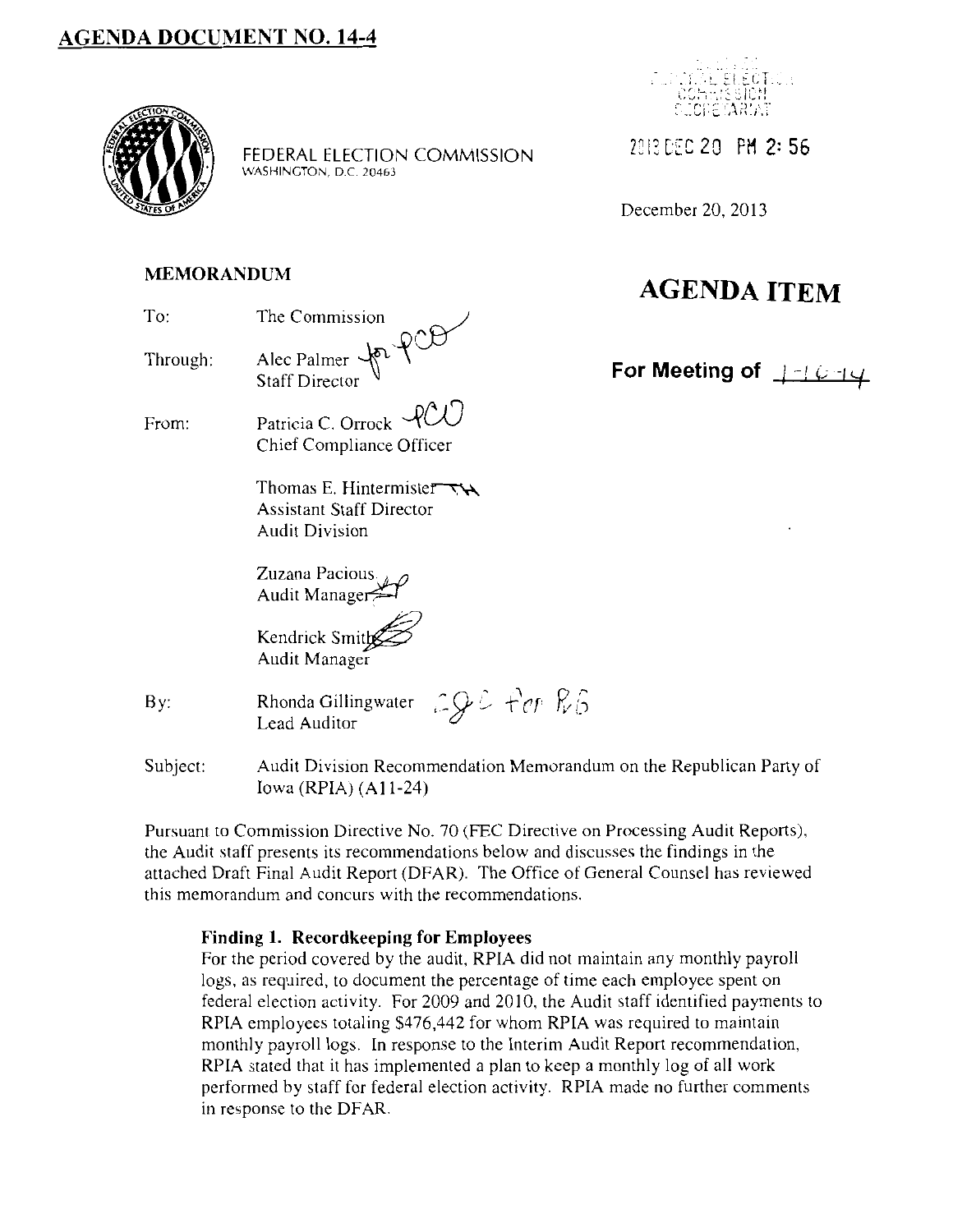The Audit staff recommends that the Commission find that RPIA failed to maintain monthly time logs to document the time employees spent on federal election activity totaling \$476,442.

#### **Finding 2. Failure to Itemize Debts & Obligations**

During audit fieldwork, the Audit staff noted that RPIA had failed to disclose debts and obligations totaling \$179,856. In response to the Interim Audit Report recommendation, RPIA filed amended reports to correctly disclose these debts and obligations. RPIA made no further comments in response to the DFAR.

The Audit staff recommends that the Commission find that RPIA failed to itemize debts and obligations totaling \$179,856.

RPIA did not request an audit hearing.

If this memorandum is approved, a Proposed Final Audit Report will be prepared within 30 days of the Commission's vote.

In case of an objection, Directive No. 70 states that the Audit Division Recommendation Memorandum will be placed on the next regularly scheduled open session agenda.

Documents related to this audit report can be viewed in the Voting Ballot Matters folder. Should you have any questions, please contact Rhonda Gillingwater or Zuzana Pacious at 694-!200.

Attachment:

Draft Final Audit Report of the Audit Division on the Republican Party of Iowa  $\omega_{\rm{eff}}$ 

cc: Office of General Counsel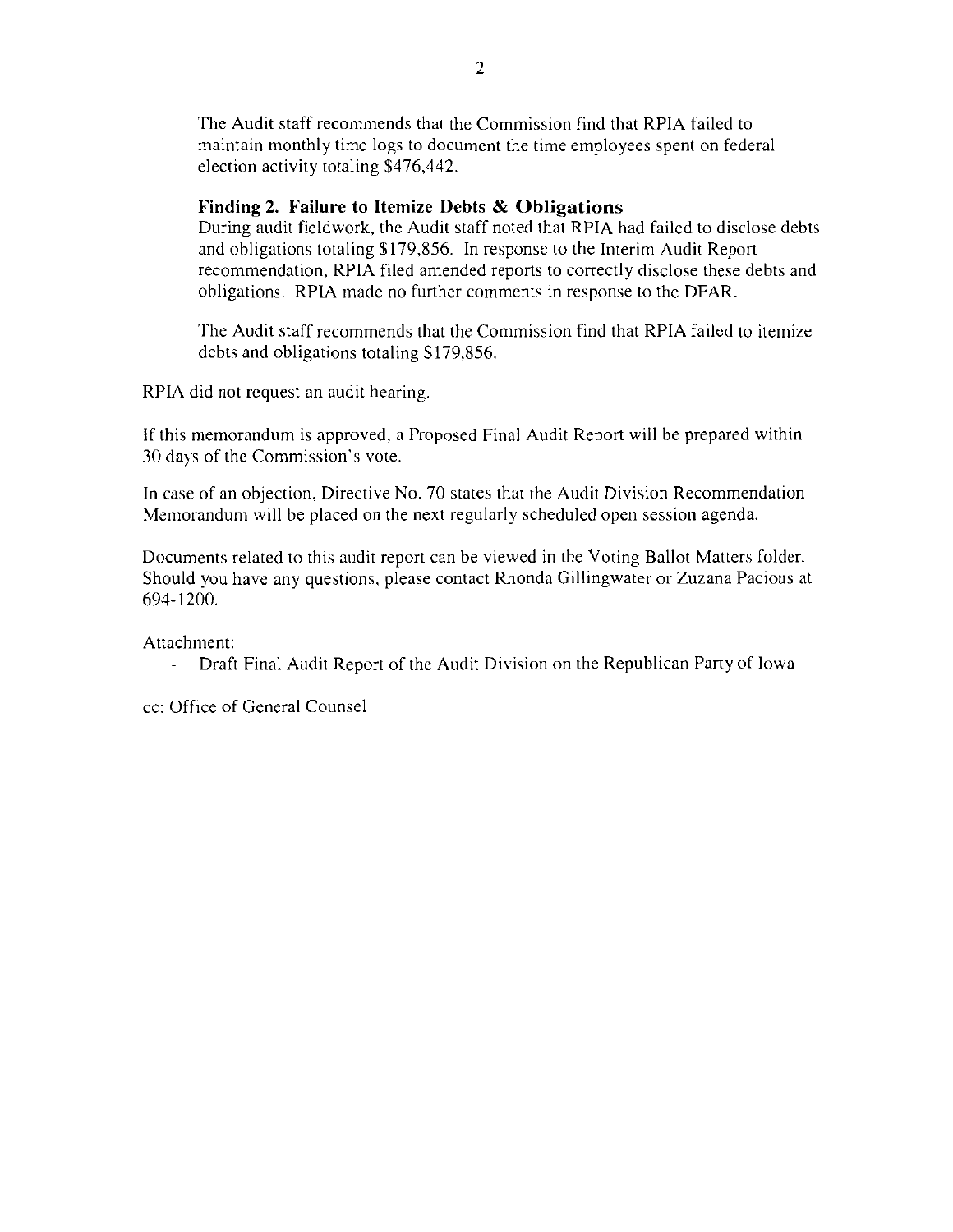

### **Why the Audit Was Done**

Federal law permits the Commission to conduct audits and field investigations of any political committee that is required to file reports under the Federal Election Campaign Act (the Act). The Commission generally conducts such audits when a committee appears not to have met the threshold requirements for substantial compliance with the  $Act<sup>1</sup>$ . The audit determines whether the committee complied with the limitations, prohibitions and disclosure requirements of the Act.

## **Future Action**

The Commission may initiate an enforcement action, at a later time, with respect to any of the matters discussed in this report.

## **Draft Final Audit Report of the Audit Division on the Republican Party of Iowa**

(January 1, 2009- December 31, 2010)

## **About the Committee** (p. 2)

The Republican Party of Iowa is a state party committee, headquartered in Des Moines, Iowa. For more information, see chart on Committee Organization, p. 2.

## **Financial Activity** (p. 2)

### • Receipts o Contributions from Individuals S 1,130,254 0 Contributions from Other Political Committees 489,716 0 Transfers from Political Committees 633,129 0 Non-federal Transfers 325,042 0 Other Receipts 164,904 Total Receipts  $$ 2,743,045$ **Disbursements** o Operating Expenditures 5 953,976<br>
o Federal Election Activity 526,610 o Federal Election Activity 0 Allocated Federal/Non-federal Expenditures 931,448 0 Coordinated Expenditures 276,578 0 Other Disbursements 54,736 Total Disbursements  $$ 2,743,348$

## **Findings and Recommendations** (p. 3)

- Recordkeeping for Employees (Finding 1)
- Failure to Itemize Debts & Obligations (Finding 2)

 $1$  2 U.S.C. §438(b).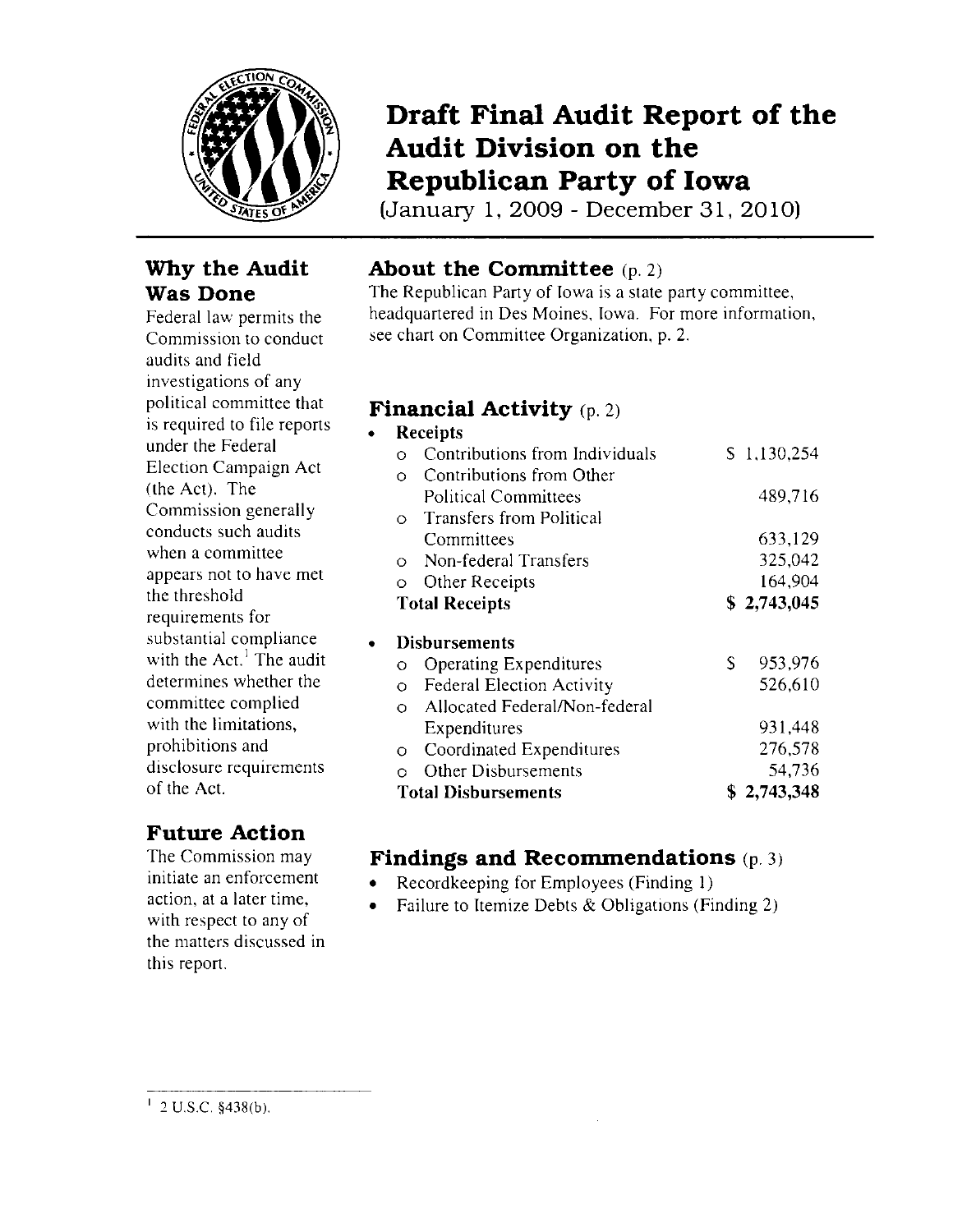# Draft Final Audit Report of the Audit Division on the Republican Party of Iowa

(January 1, 2009- December 31, 2010)

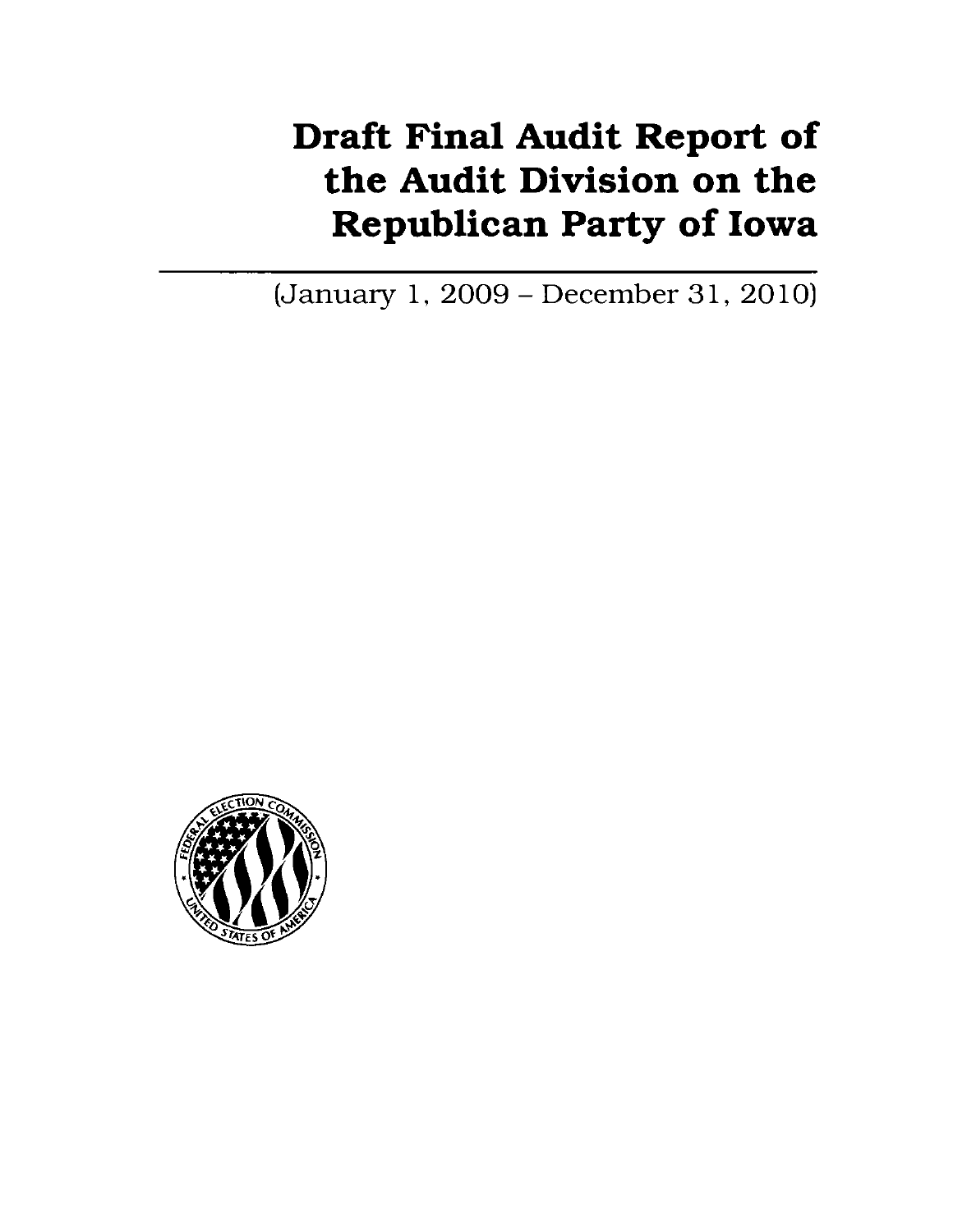## **Table of Contents**

 $\mathbf{1}$  $\mathbf{1}$  $\mathbf{1}$ 

### **Part I. Background**  Authority for Audit Scope of Audit Commission Guidance

| Part II. Overview of Committee                    |                |
|---------------------------------------------------|----------------|
| Committee Organization                            | $\overline{2}$ |
| Overview of Financial Activity                    | 2              |
| Part III. Summaries                               |                |
| Findings and Recommendations                      | 3              |
| Part IV. Findings and Recommendations             |                |
| Finding 1. Recordkeeping for Employees            |                |
| Finding 2. Failure to Itemize Debts & Obligations |                |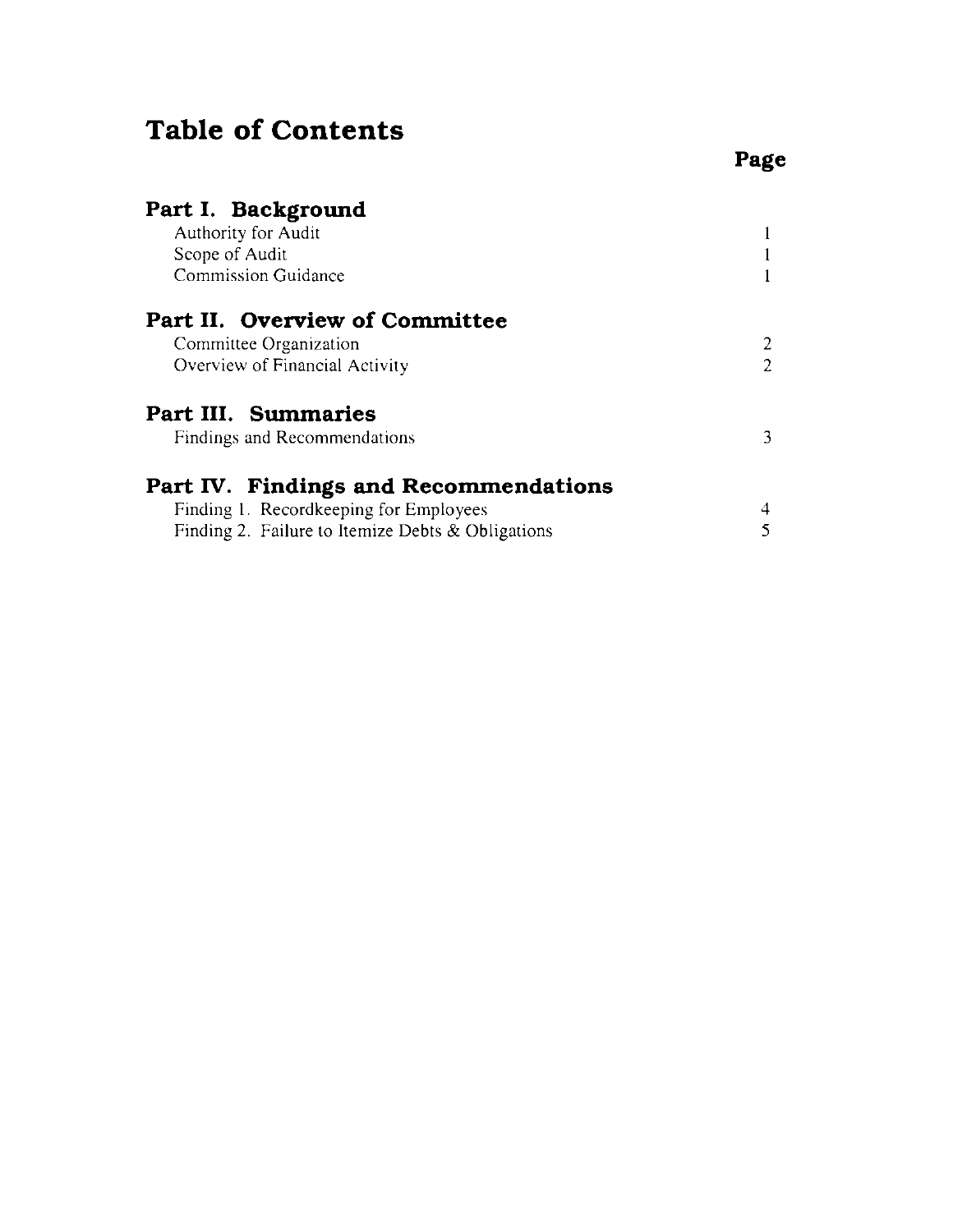## **Part I Background**

### **Authority for Audit**

This report is based on an audit of the Republican Party of Iowa (RPIA), undertaken by the Audit Division of the Federal Election Commission (the Commission) in accordance with the Federal Election Campaign Act of 1971, as amended (the Act). The Audit Division conducted the audit pursuant to 2 U.S.C. §438(b), which permits the Commission to conduct audits and field investigations of any political committee that is required to file a report under 2 U.S.C. §434. Prior to conducting any audit under this subsection, the Commission must perform an internal review of reports filed by selected committees to determine whether the reports filed by a particular committee meet the threshold requirements for substantial compliance with the Act. 2 U.S.C. §438(b).

### **Scope of Audit**

Following Commission-approved procedures, the Audit staff evaluated various risk factors and as a result, this audit examined:

- I. the receipt of excessive contributions and loans:
- 2. the disclosure of individual contributors' occupation and name of employer:
- 3. the consistency between reported figures and bank records;
- 4. the disclosure of disbursements. debts, and obligations:
- 5. the completeness of records; and
- 6. other committee operations necessary to the review.

### **Commission Guidance**

### **Request for Early Commission Consideration of a Legal Question**

Pursuant to the Commission's "Policy Statement Establishing a Program for Requesting Consideration of Legal Questions by the Commission," several state party committees unaffiliated with RPIA requested early consideration of a legal question raised during an audit. Specifically, the Commission addressed whether monthly time logs under **ll** CFR § 106.7(d)(l) were required for employees paid with 100 percent federal funds.

The Commission concluded, by a vote of 5-l, that **ll** CFR § 106.7(d)(l) does require committees to keep a monthly log for employees paid exclusively with federal funds. Exercising its prosecutorial discretion. however, the Commission decided it will not pursue recordkeeping violations for the failure to keep time logs or to provide affidavits to account for employee salaries paid with I 00 percent federal funds and reported as such. Audit staff informed RPIA representatives of the payroll log requirement and of the Commission's decision not to pursue recordkeeping violations for failure to keep payroll logs for salaries paid and correctly reported as 100 percent federal. Finding I. Recordkeeping for Employees, of this audit report does not include RPIA employees paid with 100 percent federal funds and reported as such.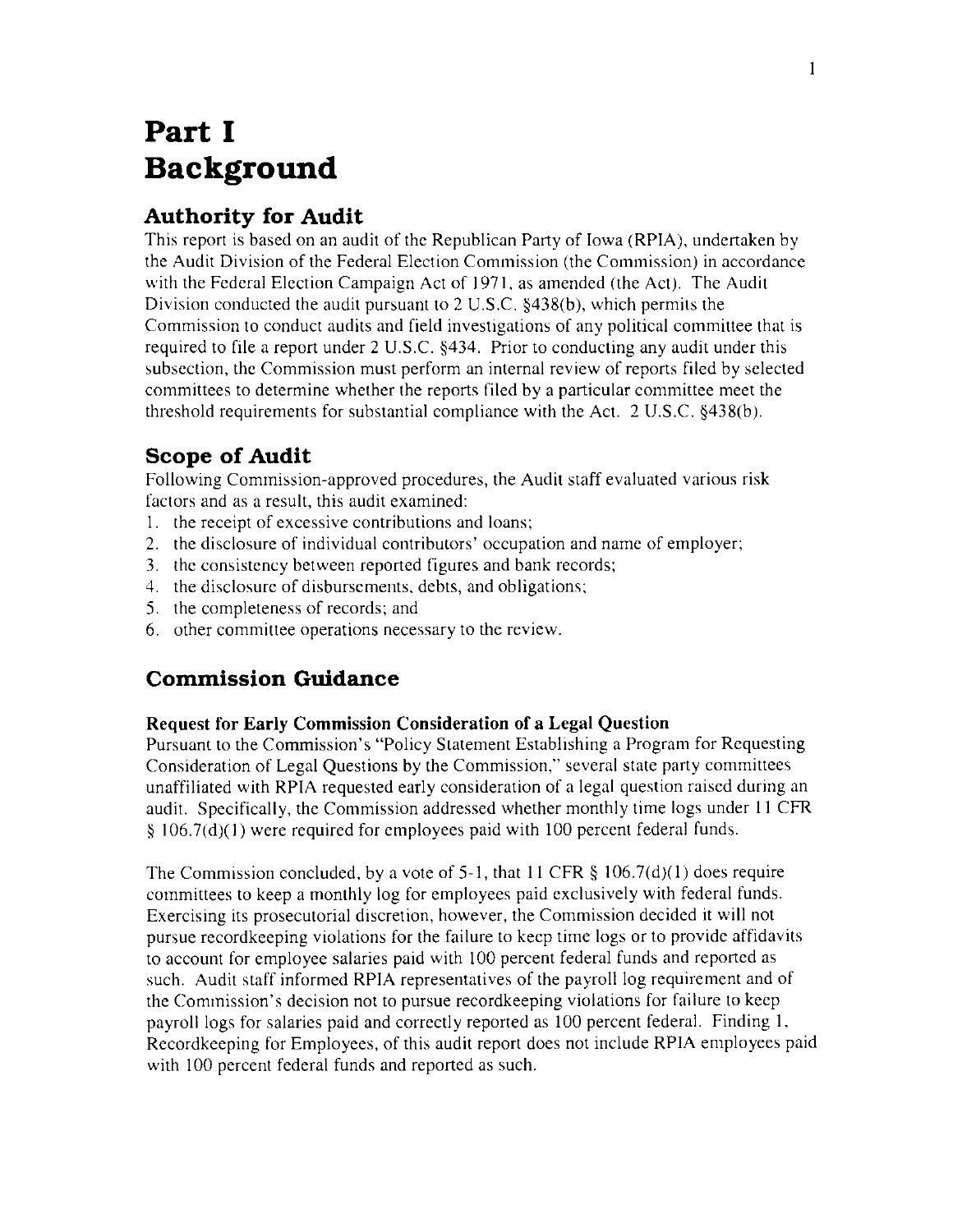## **Part II Overview of Committee**

## **Committee Organization**

| <b>Important Dates</b>                                 |                                                                 |
|--------------------------------------------------------|-----------------------------------------------------------------|
| Date of Registration                                   | October 14, 1975                                                |
| Audit Coverage                                         | January 1, 2009 - December 31, 2010                             |
| <b>Headquarters</b>                                    | Des Moines, Iowa                                                |
| <b>Bank Information</b>                                |                                                                 |
| <b>Bank Depositories</b><br>۰                          | One                                                             |
| <b>Bank Accounts</b>                                   | Four federal, one Non-federal, and one<br>building fund account |
| Treasurer                                              |                                                                 |
| Treasurer When Audit Was Conducted                     | Craig Williams 7/9/10-6/15/12                                   |
| Treasurer During Period Covered by Audit<br>$\bullet$  | Gopal Krishna 6/24/08-1/26/09<br>Matt Randall 1/27/09-7/08/10   |
| <b>Management Information</b>                          |                                                                 |
| Attended Commission Campaign Finance<br>٠<br>Seminar   | No                                                              |
| Who Handled Accounting and<br>۰<br>Recordkeeping Tasks | Paid Staff                                                      |

## **Overview of Financial Activity (Audited Amounts)**

 $\mathbf{I}$ 

| Cash-on-hand @ January 1, 2009                        | \$<br>218,208 |
|-------------------------------------------------------|---------------|
| <b>Receipts</b>                                       |               |
| Contributions from Individuals<br>O                   | 1.130,254     |
| Contributions from Other Political<br>$\Omega$        |               |
| Committees                                            | 489,716       |
| Transfers from Political Committees<br>$\circ$        | 633,129       |
| Non-federal Transfers<br>$\circ$                      | 325,042       |
| <b>Other Receipts</b><br>$\circ$                      | 164,904       |
| <b>Total Receipts</b>                                 | \$2,743,045   |
| <b>Disbursements</b>                                  |               |
| <b>Operating Expenditures</b><br>$\circ$              | 953,976       |
| <b>Federal Election Activity</b><br>$\circ$           | 526,610       |
| Allocated Federal/Non-federal Expenditures<br>$\circ$ | 931,448       |
| Coordinated Expenditures<br>$\circ$                   | 276,578       |
| Other Disbursements<br>$\Omega$                       | 54,736        |
| <b>Total Disbursements</b>                            | \$2,743,348   |
| Cash-on-hand @ December 31, 2010                      | 217,905<br>\$ |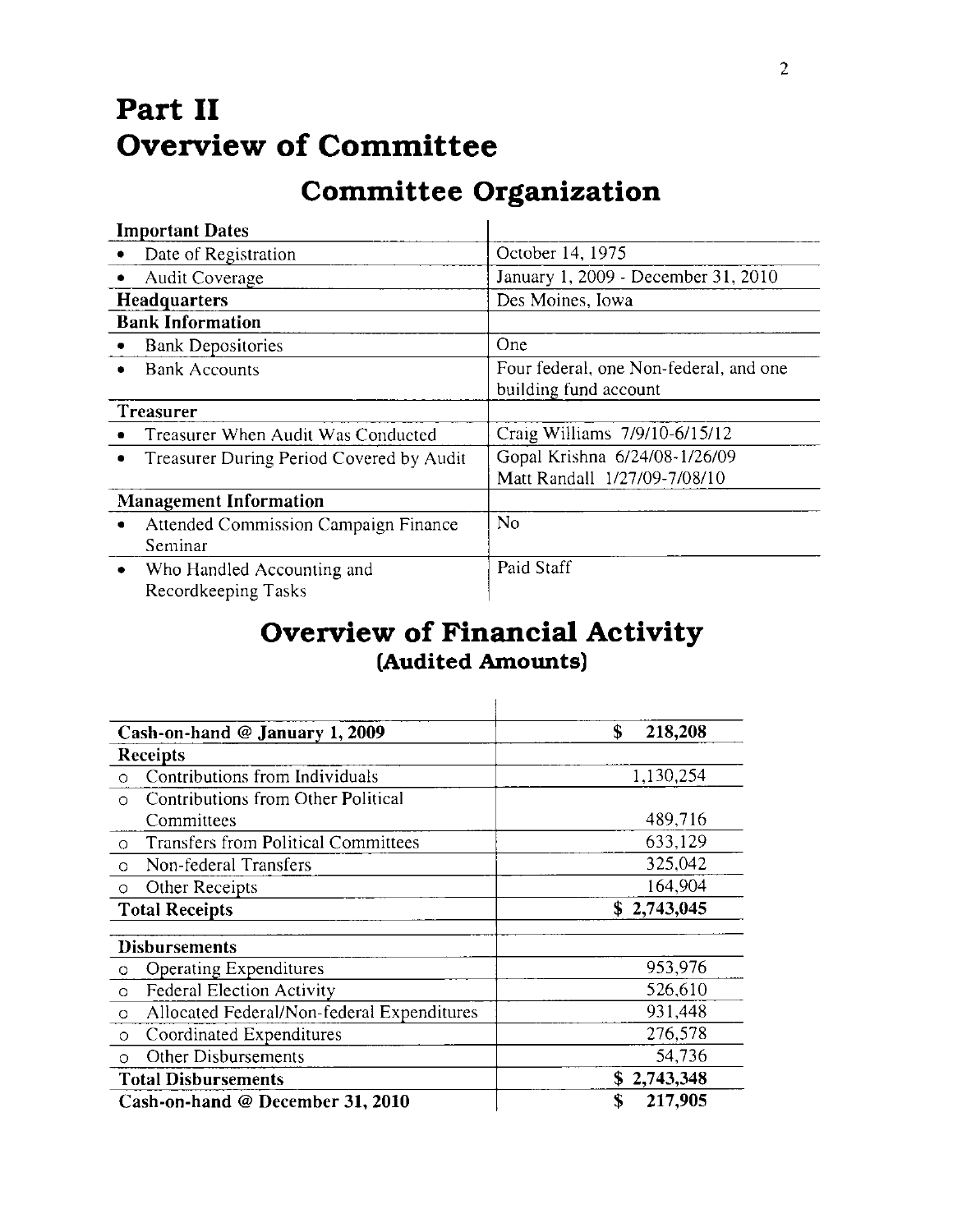## **Part III Summaries Findings and Recommendations**

## **Finding 1. Recordkeeping for Employees**

During audit fieldwork, the Audit staff determined that RPIA did not maintain monthly payroll logs, as required, to track the percentage of time each employee spent on federal election activity. For 2009 and 2010, the amount of payroll for which logs were required, was  $$476,442.7$  This consisted of \$334,580, shared federal/non-federal payroll, and \$141,862, paid exclusively with non-federal funds. Subsequent to the exit conference, RPIA representatives provided the Audit staff with affidavits from two employees attesting to the percentage of time spent on federal election activity.

In response to the Interim Audit Report recommendation, RPIA stated that it has implemented a plan to keep a monthly log of all work performed by staff for federal election activity. (For more detail, seep. 4.)

### **Finding 2. Failure to Itemize Debts & Obligations**

During audit fieldwork, the Audit staff noted that RPIA had failed to disclose debts and obligations totaling \$179,856. In response to the Interim Audit Report recommendation, RPIA filed amended reports to correctly disclose these debts and obligations. (For more detail, see p. 5.)

This total does not include payroll for employees paid with 100 percent federal funds and reported as **such (see Part L Background. Commission Guidance, request for Early Commission Consideration of a**  Legal Question, page I).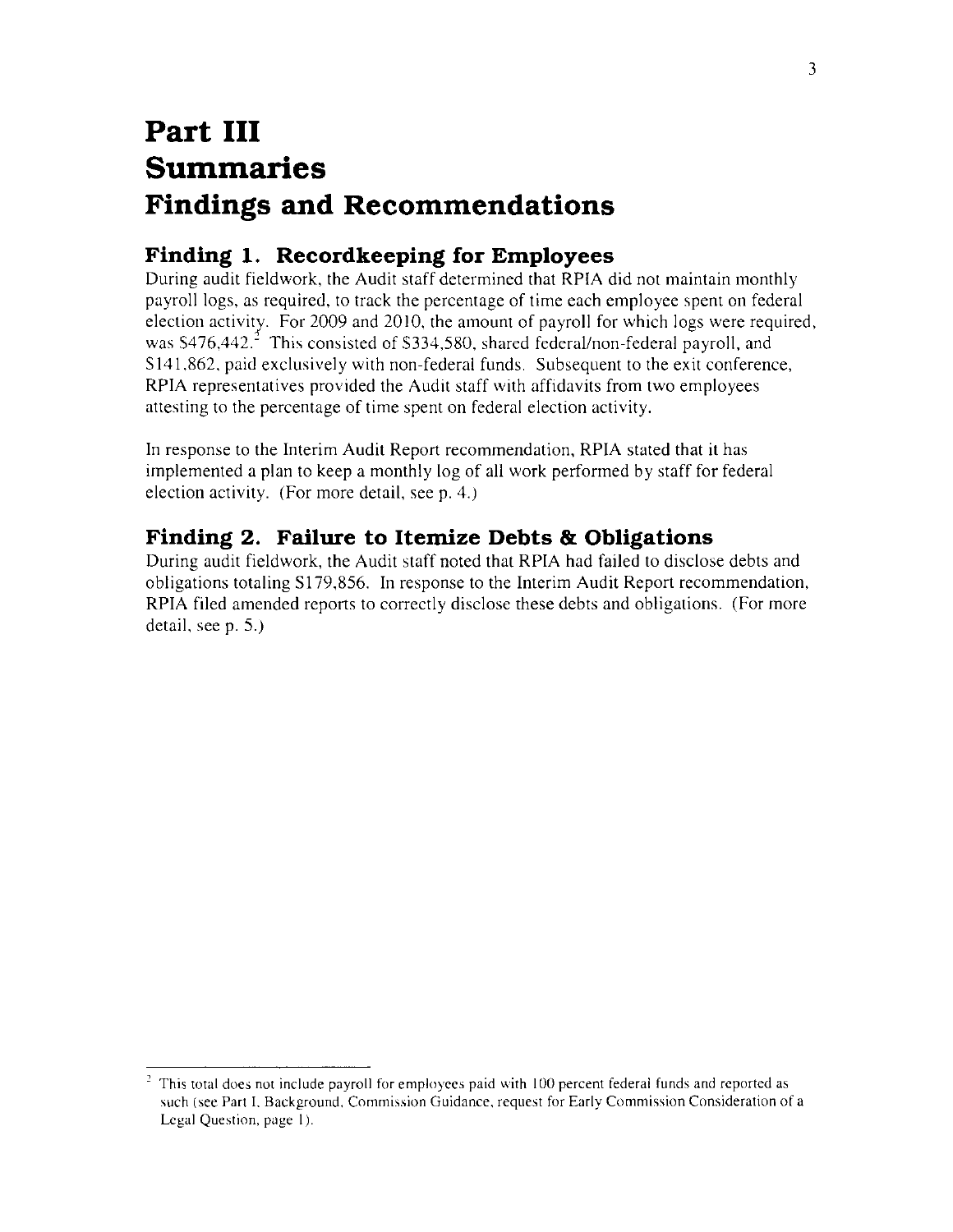## **Part IV Findings and Recommendations**

## **I Finding 1. Recordkeeping for Employees**

### **Summary**

During audit fieldwork, the Audit staff determined that RPIA did not maintain monthly payroll logs, as required, to track the percentage of time each employee spent on federal election activity. For 2009 and 2010, the amount of payroll for which logs were required, was  $$476,442$ <sup>3</sup>. This consisted of  $$334,580$ , shared federal/non-federal payroll, and 5141,862, paid exclusively with non-federal funds. Subsequent to the exit conference, RPIA representatives provided the Audit staff with affidavits from two employees attesting to the percentage of time spent on federal election activity.

In response to the Interim Audit Report recommendation, RPIA stated that it has implemented a plan to keep a monthly log of all work performed by staff for federal election activity.

### **Legal Standard**

**Maintenance of Monthly Logs.** Party committees must keep a monthly log of the percentage of time each employee spends in connection with a federal election. Allocations of salaries, wages, and fringe benefits are to be undertaken as follows:

- employees who spend 25 percent or less of their compensated time in a given month on federal election activities must be paid either from the federal account or be allocated as administrative costs;
- employees who spend more than 25 percent of their compensated time in a given month on federal election activities must be paid only from a federal account; and,
- employees who spend none of their compensated time in a given month on federal election activities may be paid entirely with funds that comply with state law. 11 CFR §106.7(d)(l).

### **Facts and Analysis**

### **A. Facts**

During fieldwork, the Audit staff reviewed disbursements made to employees totaling  $$476,442<sup>4</sup>$ , for which RPIA did not provide monthly payroll logs to document the percentage of time the employee spent in connection with federal election activity. These logs are required to document the proper allocation of federal and non-federal funds used to pay these workers. The total of 5476,442 consisted of 5334,580, for which payroll was allocated between federal and non-federal funds, and 5141,862 that was paid exclusively with non-federal funds.

This total does not include payroll for employees paid with 100 percent federal funds and reported as **such (see Part L Background. Commission Guidance. request for Early Commission Consideration of a** 

Legal Question. page I). 4 **Payroll amounts are stated net of taxes and fringe benefits.**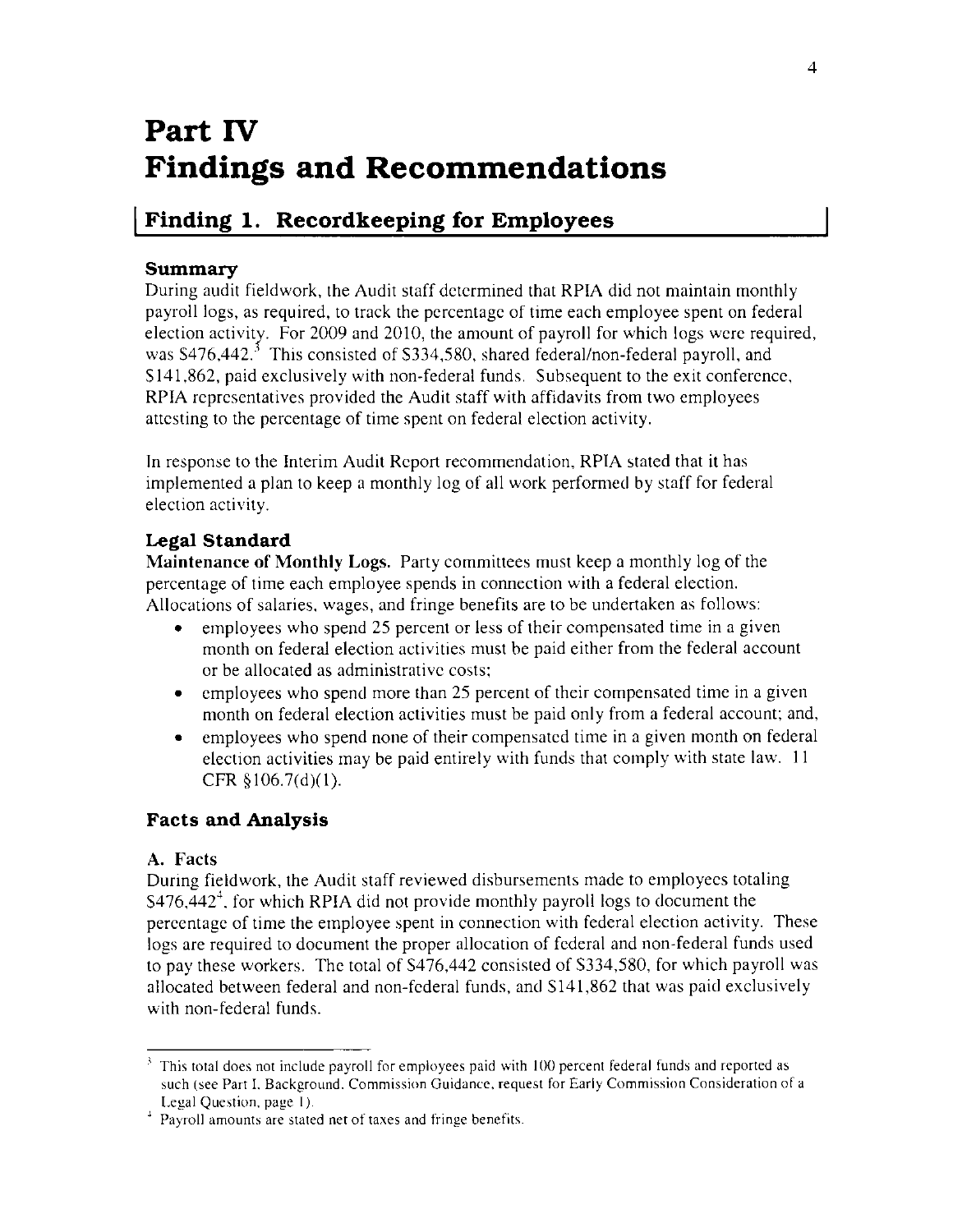#### **B. Interim Audit Report & Audit Division Recommendation**

The Audit staff discussed the recordkeeping issue with RPIA representatives during audit fieldwork and at the exit conference. While the representatives did not address logs or other documentation to support the payroll recordkeeping requirements, they pointed out that RPIA Counsel had drafted affidavits to document the work performed by RPIA employees. Subsequently, RPIA provided affidavits from two employees who attested to the percentage of time they had spent in connection with federal election activity. These documents, however, do not resolve the recordkeeping finding because RPIA provided the affidavits only after notification of the audit. As such, RPIA did not appear to satisfy the requirement to maintain and provide payroll records during or prior to audit fieldwork.

The Interim Audit Report recommended that RPIA provide evidence that it maintained monthly time logs to document employees' time spent on federal election activity, or, that it had implemented a plan to maintain monthly payroll logs to track the percentage of time each employee spends on federal election activity.

### **C. Committee Response to Interim Audit Report**

In response to the Interim Audit Report recommendation, RPIA said that it has implemented a plan to keep a monthly log of all work performed by staff for federal election activity. RPIA further stated that a log is kept and completed by the Executive Director of RPIA and shared with the Treasurer of RPIA. Upon discussion and agreement by these RPIA officials, the log is then saved as both an electronic and paper copy in a secure location. This plan is consistent with Commission guidance with respect to payroll logs.

## **I Finding 2. Failure to Itemize Debts & Obligations**

#### **Summary**

During audit fieldwork, the Audit staff noted that RPIA had failed to disclose debts and obligations totaling \$179,856. In response to the Interim Audit Report recommendation, RPIA filed amended reports to correctly disclose these debts and obligations. The Audit staff considers this matter resolved.

### **Legal Standard**

**A. Continuous Reporting Required.** A political committee must disclose the amount and nature of outstanding debts and obligations until those debts are extinguished. 2 U.S.C §434(b)(8) and II CFR §§ 104.3(d) and !04.ll(a).

### **B. Itemizing Debts and Obligations.**

- A debt of S500 or less must be reported once it has been outstanding 60 days from the date incurred (the date of the transaction); the committee reports it on the next regularly scheduled report.
- A debt exceeding S500 must be disclosed in the report that covers the date on which the debt was incurred.  $11$  CFR  $\S 104.11(b)$ .